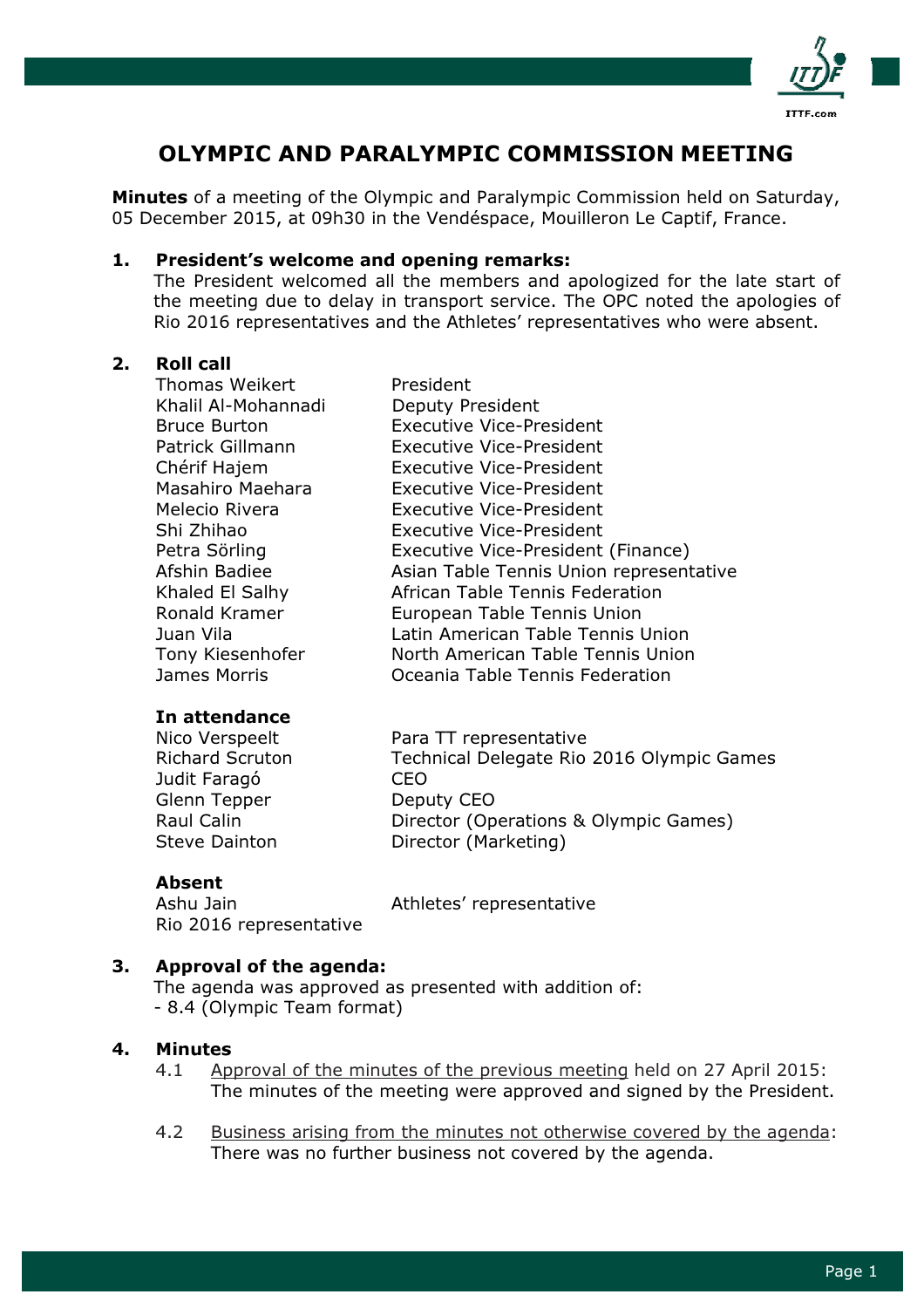

## 5. Olympic Games 2016:

- 5.1 Qualification tournaments update:
	- Three Multisport Games qualifying for the Rio 2016 Olympic Games took place in 2015.
	- The Continental Qualification Tournaments dates and hosts were all finalized.
	- In order to prevent competition manipulation, eliminating walkovers (W.O.) and unfinished (retired) matches, it was discussed to implement special rules at the Continental Qualification Tournaments to check injuries by assigning an official doctor, and to apply triple ranking penalty points for players not showing up for matches.
	- The playing system and schedule for these tournaments are determined by the Continental Federations, subject to final approval by the ITTF.

### 1-OPC-12-2015

The Commission resolved to appoint an official doctor and to impose a penalty of 75 ranking points for no-shows and unfinished matches at the 2016 ITTF-Continental Olympic Qualification tournaments.

- 5.2 Olympic ranking:
	- In line with the Olympic Qualification System, starting as of January 2016, the monthly ITTF Olympic ranking list (singles and team) will be to be published for information purpose.
	- The Olympic singles ranking lists show only players eligible to represent their NOC at the Rio 2016 Olympic Games; taking into consideration a maximum of 2 players per NOC; and inactive players are not considered.
	- The Olympic team ranking takes into account the 3 highest rated Olympic eligible players; and players with 4 months inactivity are included. The virtual team matches are coded with fixed order of matches: AvX, BvY, B-CvY-Z, AvZ, CvX.
	- Both in singles and in team the May 2016 Olympic ranking will be used for qualification.
	- It was requested to highlight differently players who already qualified for the Games to distinguish them from those still in the process to qualify.

#### 2-OPC-12-2015

The Commission approved the description and the visual presentation of the ITTF Olympic Singles and Team Rankings to be published from January 2016 for information purpose.

- 5.3 Tripartite Commission invitation places:
	- Deadline for eligible NOCs to apply to IOC will be 16 January 2016.
	- IOC Tripartite Commission will analyse the applications in cooperation with the IFs.
	- Athletes must participate in their relevant qualifying event.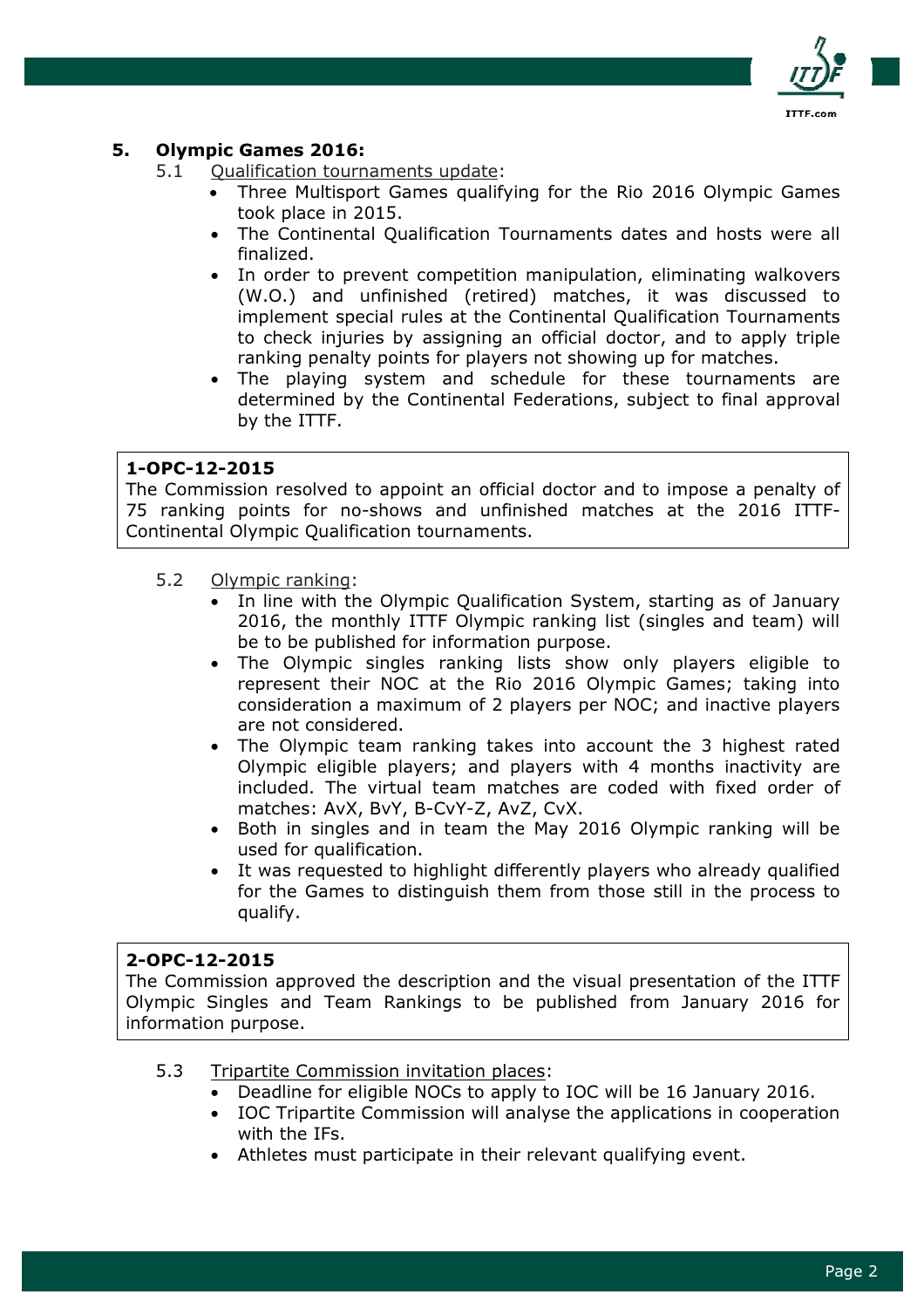

- ITTF distributed and communicated the detailed information for universality places to the National Associations on multiple occasions with the request to coordinate with their NOCs.
- Tripartite places will be confirmed after the last Olympic Qualification.
- 5.4 Schedule:
	- The competition schedule includes 3 sessions per day for 8 days and 2 sessions on 4 days (when medal position matches are played).
- 5.5 Test event report:
	- There was lack of interest for the Test event on 18-21 November 2015.
	- There were multiple reasons for the low entries (busy competition calendar, venue was different, there was no prize money and world ranking points).
	- (report summary under 5.7)
- 5.6 Equipment and "Look of the Games":
	- Event was used to test equipment of the Games.
	- After the test event the following points were raised for further discussion:
	- Should the colour of the green floor be darker to ensure contrast with the ball and the table top, TV-pictures to be checked by OBS and by the ITTF.
	- Should the light wooden colour of the undercarriage be modified and if Olympic rings could be added to the table undercarriage.
	- No remark or objection was received about the second logo stamp (Rio2016) on the ball.
	- Corner doors on the surrounds have to be improved.
	- NATTU President made positive comment on the Olympic table, as it was launched at the Pan-American Games before. It was well received in Toronto in spite of previous reservations because of the new table-top colour.

#### 5.7 Inspection visit and meeting update:

The test event provided a good opportunity to organise meetings between ITTF and Rio 2016 executive officials and key staff. The quick internal report draft was shared with OPC members, the following key issues were mentioned:

- Lighting is one of the main concerns as at the time of the visit there was still not yet sufficient information on technical specifications (load capacity and distribution, height for hanging the lights, shutters etc…) The meeting with Mr. Alexandre Techima, Rio 2016 Infrastructure Integration Director, proved to be very useful.
- Installation timelines project completion between 15 and 20 July, ITTF requested to advance it at least by 5 days, as it has to be approved before the floor is installed.
- Noise level of the air condition has to be reduced by isolating the chillers and fan coils. Air-flow was not an issue during the test event.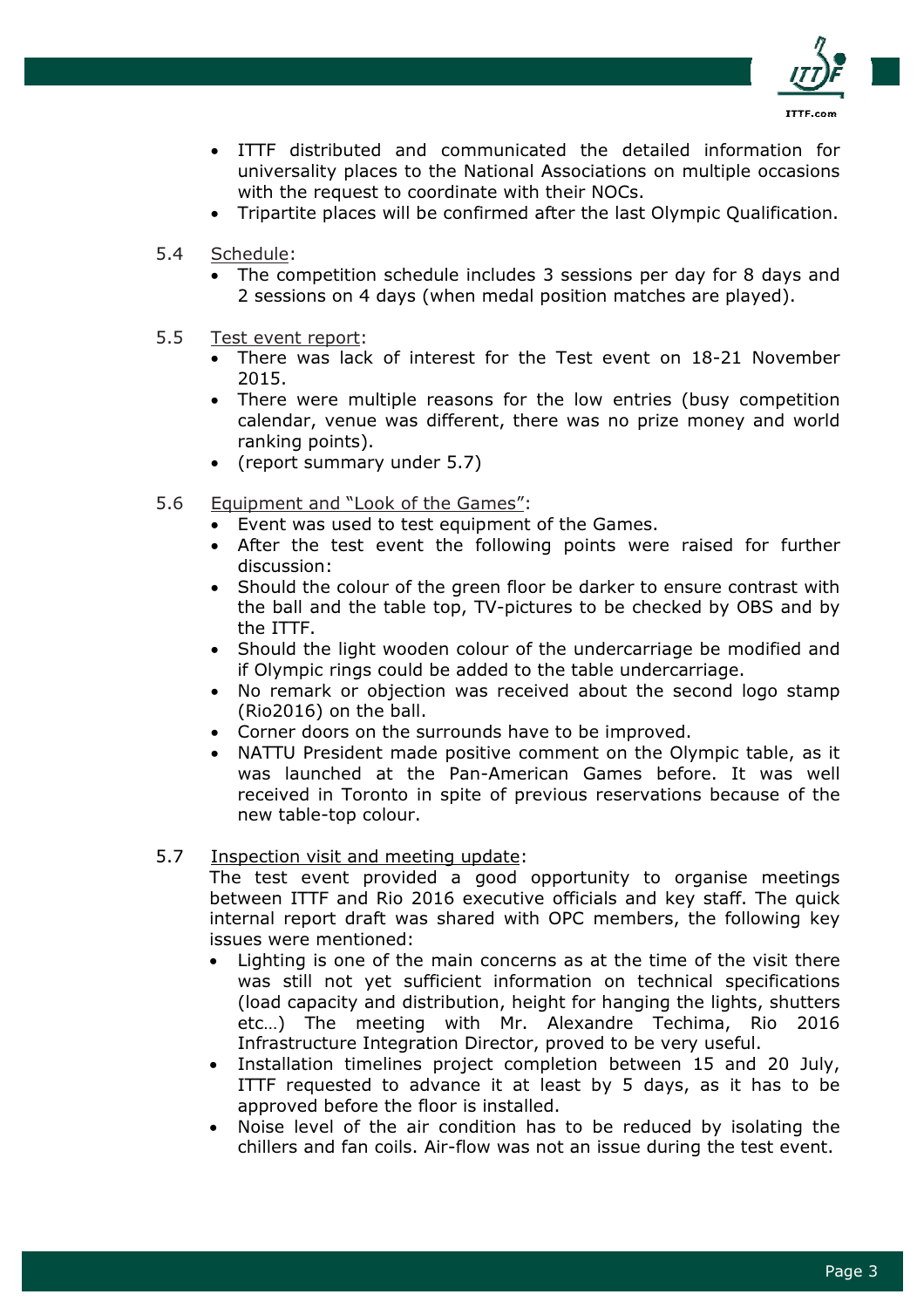

- Professional staff and sport team from Rio 2016 was very cooperative and efficient, but there was lack of volunteers, similar problem is foreseen due to volunteer selection process.
- Service level is planned to be reduced for T1 transport and Olympic family lounge during the Games, a general problem for all sports, not only table tennis.
- 5.8 Report from Rio 2016:

Power Point presentation was shown at the meeting in absence of the representatives, some points not covered under previous agenda points:

- The ITOs/NTOs hotel construction was almost finished, the ITTF officials visited the building during the test event.
- White Badge umpires exam is planned for January 2016 for NTOs training.
- Overlay Book 4.1 was ready to be sent both for OG and PG, with 6,644-seat capacity for OG.
- 5.9 Appointment of remaining ITOs:
	- Except for the Referee and the Deputy Referee from the region (approved in December 2014), the name list of the ITOs was submitted for approval both for Olympic Games and Paralympic Games.
	- Continents also approved the list of reserves in case of nonacceptance by National Associations.

#### 3-OPC-12-2015

Based on the selection of the URC Selection Panel, the OPC confirmed the appointments of the International Technical Officials for the Rio 2016 Olympic Games and for the 2016 Paralympic Games.

## 6. Paralympic Games 2016:

#### 6.1 Update:

- Provisional qualified list of players will be published on 15 January 2016, giving NPCs one month to confirm.
- Bi-partite places (24 wild cards) serve universality purposes and to complete teams, Para TT Division Selection Committee meet on 19- 20 February.
- It was noted that the qualification period is too long (2 years) and very expensive for smaller associations and have to be taken into consideration for the 2020 system.
- Para TT Division ensures comprehensive competition calendar by adding the minimum tournament credit as criteria and they need a system for 11 categories.
- 6.2 Schedule:
	- The competition schedule was finalised, but subject to small modifications based on how many teams will be composed. Changes will not affect session times.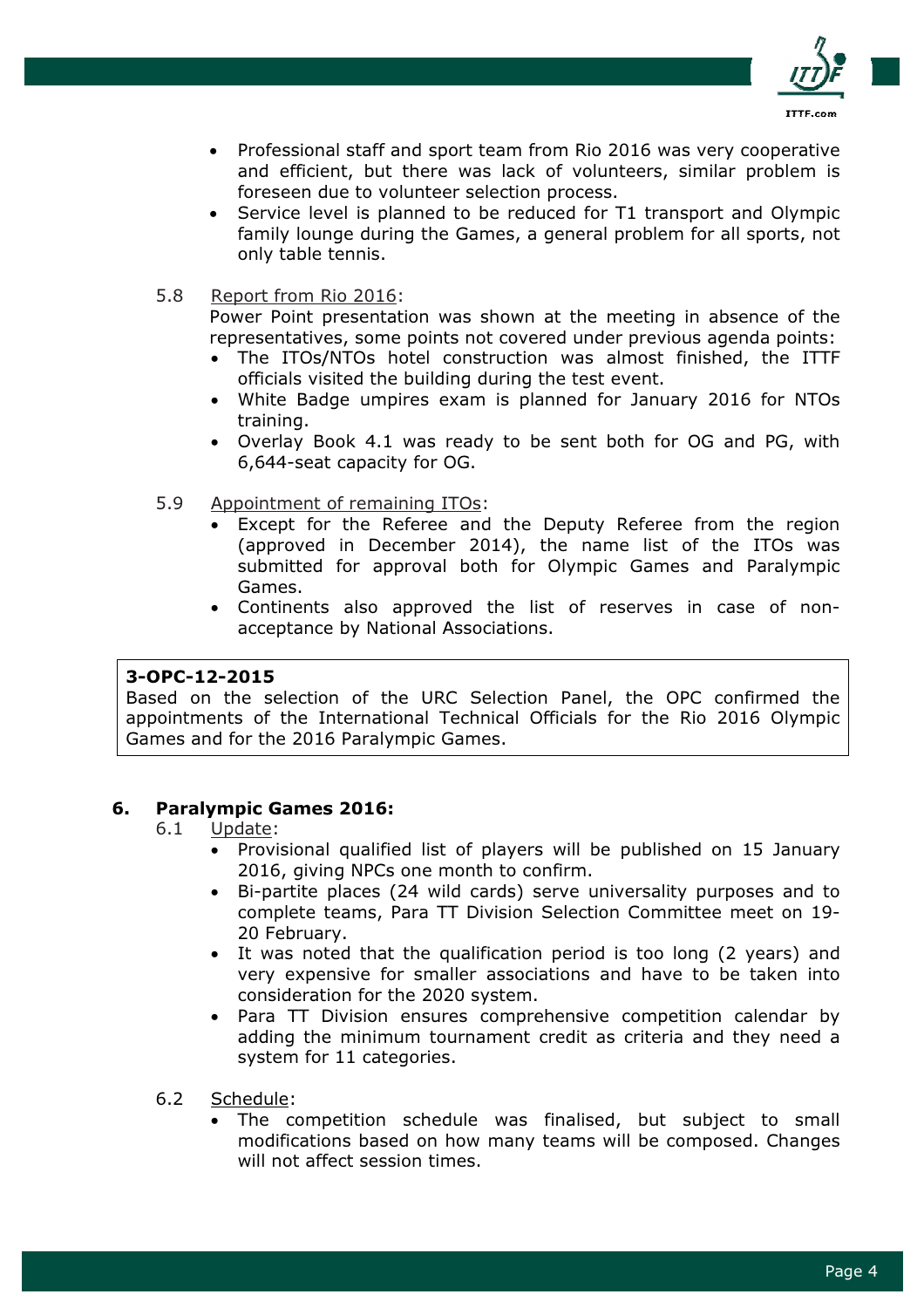

- 6.3 Specific regulations:
	- Draft document was submitted to the OPC.
- 6.4 Report from Rio 2016 covered under item 5.8
- 6.5 Appointment of remaining ITOs covered under 5.9

## 7. Youth Olympic Games 2018:

- 7.1 Update:
	- Competition schedule draft was submitted to organisers.
	- Equipment suppliers have to be confirmed.
	- Qualification system will be finalised in December 2016.

#### 8. Any other business:

- 8.1 Meeting with Tokyo 2020:
	- On  $1<sup>st</sup>$  September 2015 the ITTF President visited the Tokyo-2020 Headquarters during his stay in Tokyo, where he was welcomed by Tokyo-2020 President, Mr. Yoshiro Mori. Accompanied by Japan TTA officials and EC colleague, Mr. Maehara, Mr. Weikert explained the ITTF proposal to IOC to include Mixed Doubles in the Tokyo OG program.
- 8.2 Agenda 2020 follow-up:
	- The IOC published a mid-year status report on the Agenda 2020 implementation plan, which was distributed to IFs.
- 8.3 Bids for 2024:
	- After Hamburg pulled out due to the referendum result, four (4) cities confirmed their candidature for the 2024 Olympic Games: Budapest, Los Angeles, Paris and Rome.
	- According to Agenda 2020, International Federations' involvement will be more intensive than before both in bidding phase and in delivery of the Games.
	- As part of the IF involvement, ITTF has to send back a questionnaire to the IOC on the bid concept of all 4 bidding cities in March 2016.
	- Paris 2024 Bid Committee appointed Jean-Philippe Gatien as Sports Director.
- 8.4 Olympic team format:
	- Technical Delegate for Rio 2016 (Sports Manager for London 2012) proposed to review the Olympic team playing format after the Olympic Games in Rio as with the present system No.1 ranked players do not play against each other. It was suggested to collect statistics from past and at the upcoming Games for better evaluation of the system.